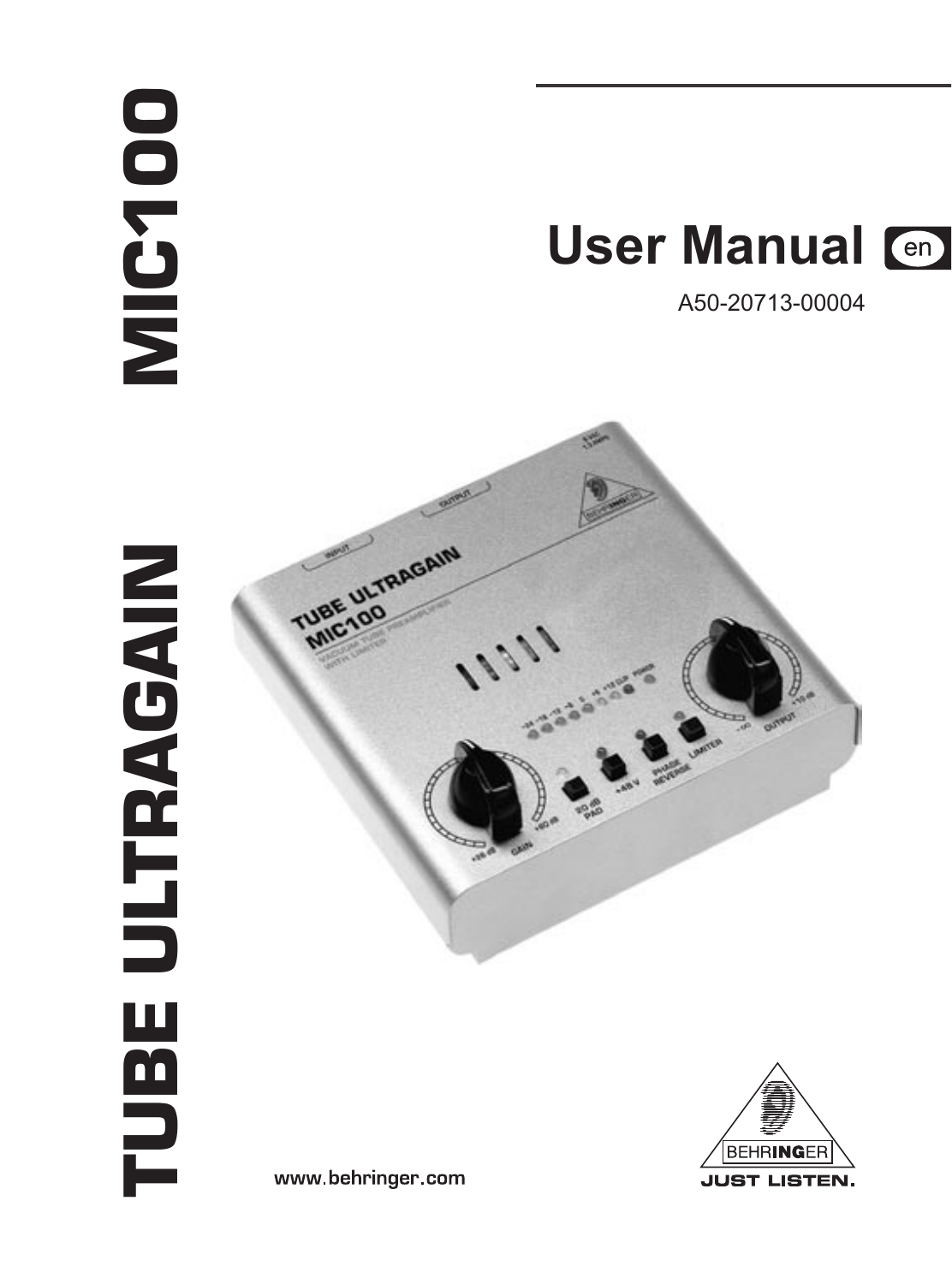#### **Important Safety Instructions**





This symbol, wherever it appears, alerts you to the presence of uninsulated dangerous voltage inside the enclosure - voltage that may be sufficient to constitute a risk of shock.



This symbol, wherever it appears,<br>and maintenance instructions in the<br>accompanying literature. Please and maintenance instructions in the accompanying literature. Please read the manual.

#### **Caution**

 $\mathbb{R}$  **To reduce the risk of electric shock, do not remove the top cover (or the rear section). No user serviceable parts inside. Refer servicing to qualified personnel.**

#### **Caution**

 $t$  **To reduce the risk of fire or electric shock, do not expose this appliance to rain and moisture. The apparatus shall not be exposed to dripping or splashing liquids and no objects filled with liquids, such as vases, shall be placed on the apparatus.**

#### **Caution**

- **EXP** These service instructions are for use **by qualified service personnel only. To reduce the risk of electric shock do not perform any servicing other than that contained in the operation instructions. Repairs have to be performed by qualified service personnel.**
- **1) Read these instructions.**
- **2) Keep these instructions.**
- **3) Heed all warnings.**
- **4) Follow all instructions.**
- **5) Do not use this apparatus near water.**
- **6) Clean only with dry cloth.**
- **7) Do not block any ventilation openings. Install in accordance with the manufacturer's instructions.**
- **8) Do not install near any heat sources such as radiators, heat registers, stoves, or other apparatus (including amplifiers) that produce heat.**
- **9) Do not defeat the safety purpose of the polarized or grounding-type plug. A polarized plug has two blades with one wider than the other. A grounding-type plug has two blades and a third grounding prong. The wide blade or the third prong are provided for your safety. If the provided plug does not fit into your outlet, consult an electrician for replacement of the obsolete outlet.**
- **10) Place the power cord so that it is protected from being walked on and sharp edges. Be sure that the power cord is protected particularly at plugs, convenience receptacles and the point where it exits from the apparatus.**
- **11) The apparatus shall be connected to a MAINS socket outlet with a protective earthing connection.**
- **12) Where the MAINS plug or an appliance coupler is used as the disconnect device, the disconnect device shall remain readily operable.**
- **13) Only use attachments/accessories specified by the manufacturer.**
- **14) Use only with the cart, stand, tripod, bracket, or table specified by the manufacturer, or sold with the apparatus. When a cart is used, use caution when moving the cart/apparatus combination to avoid injury from tip-over.**



- **15) Unplug this apparatus during lightning storms or when unused for long periods of time.**
- **16) Refer all servicing to qualified service personnel. Servicing is required when the apparatus has been damaged in any way, such as power supply cord or plug is damaged, liquid has been spilled or objects have fallen into the apparatus, the apparatus has been exposed to rain or moisture, does not operate normally, or has been dropped.**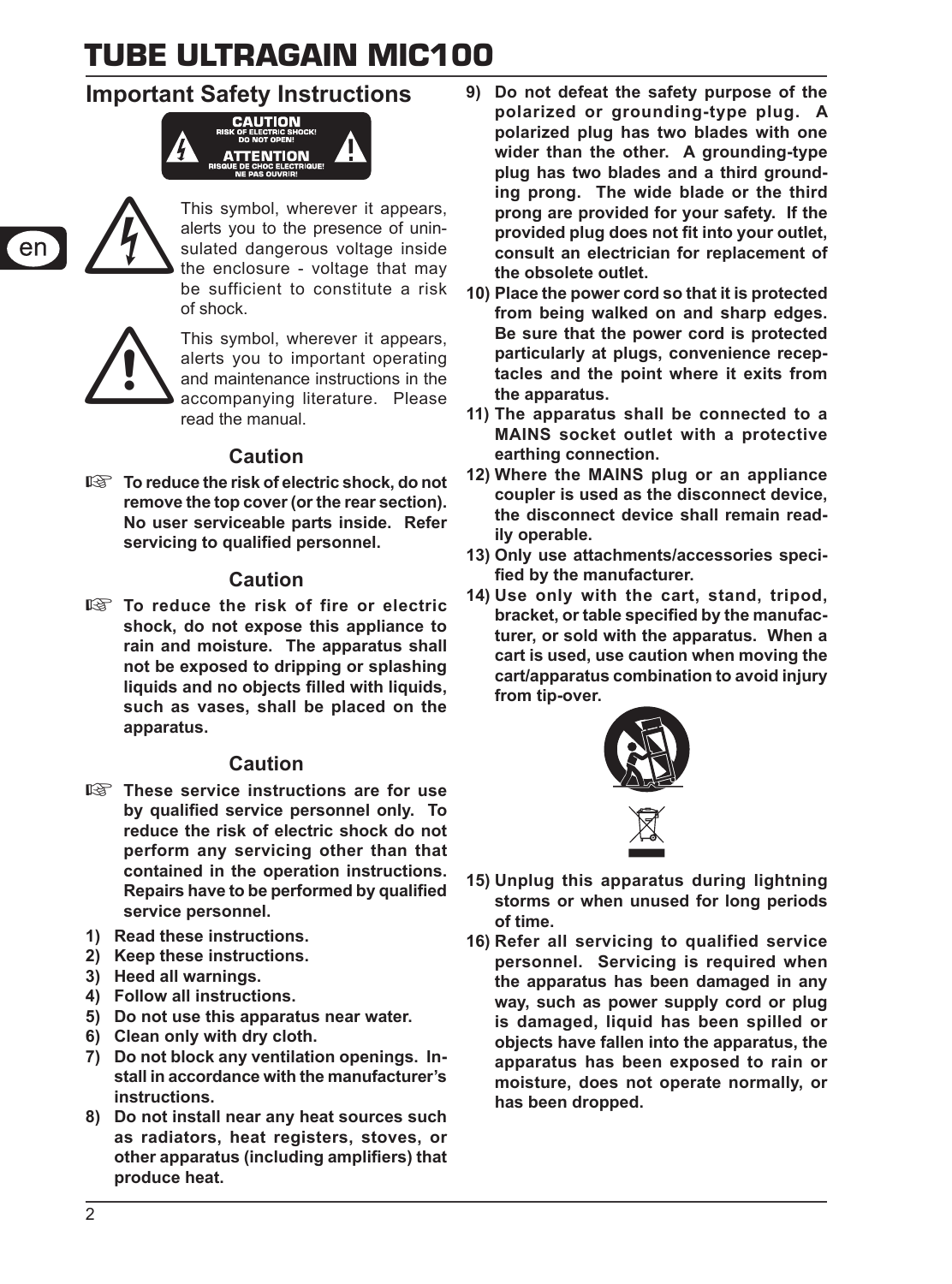## **Welcome to the BEHRINGER family!**

Thank you for the confidence you have placed in us by purchasing the MIC100.

Your MIC100 is a professional mic preamp that can be used in a variety of applications. Due to its incredible functionality and the broad range of connection options, the MIC100 ensures outstanding performance. You will soon appreciate the MIC100's flexibility, be it live on stage or in the home/professional recording studio.

## **1. Introduction**

With the MIC100, you have purchased an extremely musical mic preamp that is equipped with a 12AX7 vacuum tube. An integrated limiter, a phase reverse function, phantom power supply, a highly accurate LED meter and a switchable pad function complement this powerful device.

## **1.1 The design concept**

The heart of the TUBE ULTRAGAIN is an extremely low-noise microphone preamp circuitry that uses discrete components and produces a highly trans-parent sound. In combination with our BEHRINGER tube technology, the operational amplifiers 4580 and a sophisticated circuit topology, the TUBE ULTRAGAIN yields excellent noise and distortion properties. The innovative UTC circuitry that has been developed by our engineering team offers an abundance of sound-shaping possibilities. Absolute musicality was our major goal when we designed the TUBE ULTRAGAIN. The result is a device that, thanks to our tube circuitry, lends an incredible punch to percussion instruments. On the other hand, instruments that are rich in upper harmonics will receive more transparency. The sound will be warm, detailed and brilliant.

Surely you know the recording problem that single instruments or vocals sometimes don't cut through. Thanks to the TUBE ULTRAGAIN, vocals gain in presence and volume without masking other instruments. As a result, your voice will be perfectly integrated in the mix.

## **1.2 Online Registration**

Please register your new BEHRINGER equipment right after your purchase by visiting http://www.behringer.com and read the terms and conditions of our warranty carefully.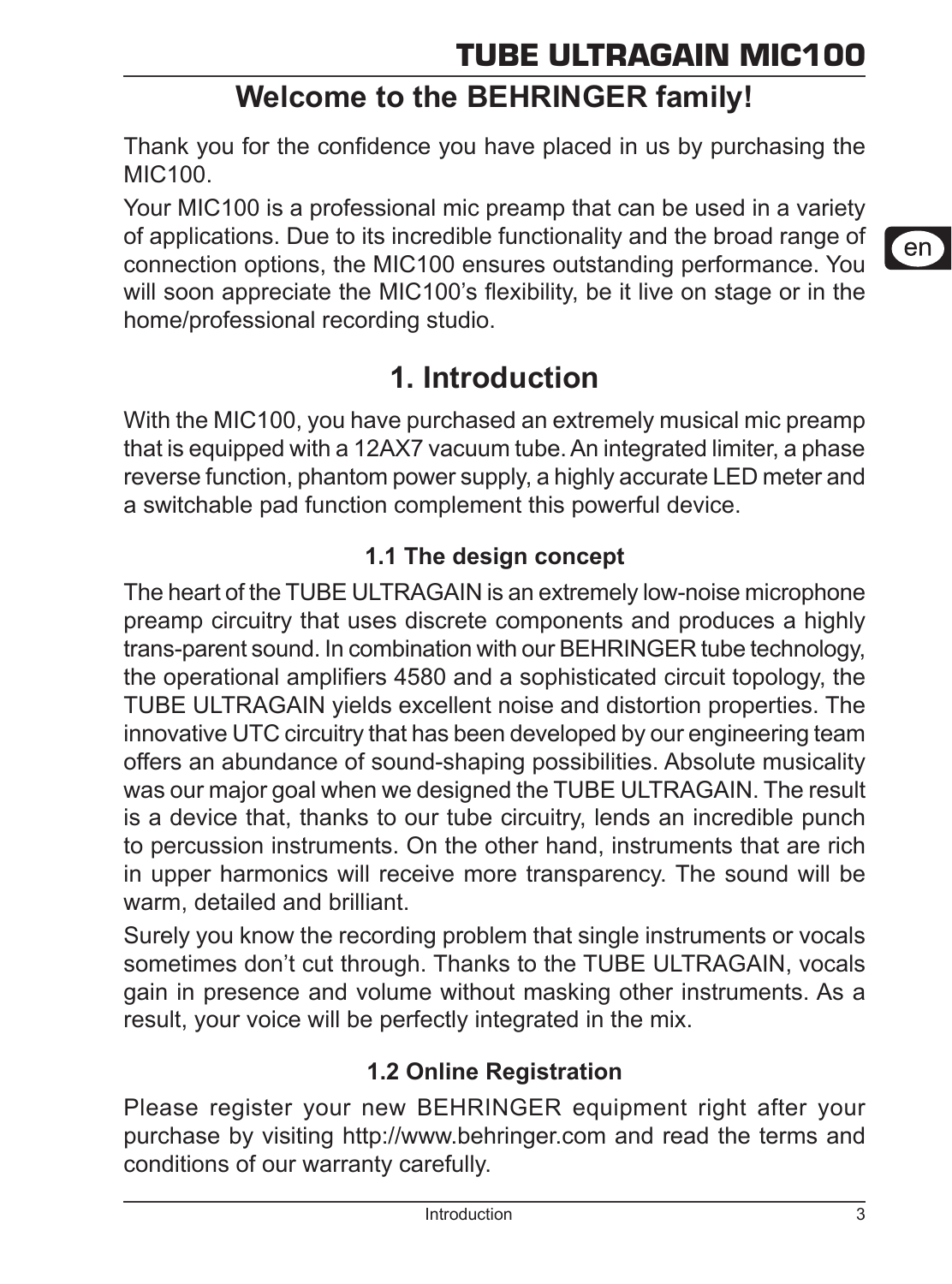Should your BEHRINGER product malfunction, it is our intention to have it repaired as quickly as possible. To arrange for warranty service, please contact the BEHRINGER retailer from whom the equipment was purchased. Should your BEHRINGER dealer not be located in your vicinity, you may directly contact one of our subsidiaries. Corresponding contact information is included in the original equipment packaging (Global Contact Information/European Contact Information). Should your country not be listed, please contact the distributor nearest you. A list of distributors can be found in the support area of our website (http:// www.behringer.com).

Registering your purchase and equipment with us helps us process your repair claims more quickly and efficiently.

Thank you for your cooperation!



*Fig. 2.1: Side panel of the MIC100*

## **2.1 Connections (side panel)**

- {1} Use the *POWER SUPPLY CONNECTOR* to hook up the enclosed power supply unit. Next to this connector you'll find the strain relief clamp, which prevents accidental release of the power supply.
- {2} This is the balanced *XLR OUTPUT* of your MIC100. Use this connector to feed the XLR input of your mixing console, multitrack recorder or power amp.
- {3} The balanced *1/4" TRS OUTPUT* of your MIC100 can also be connected to either mixer, recording system or power amp.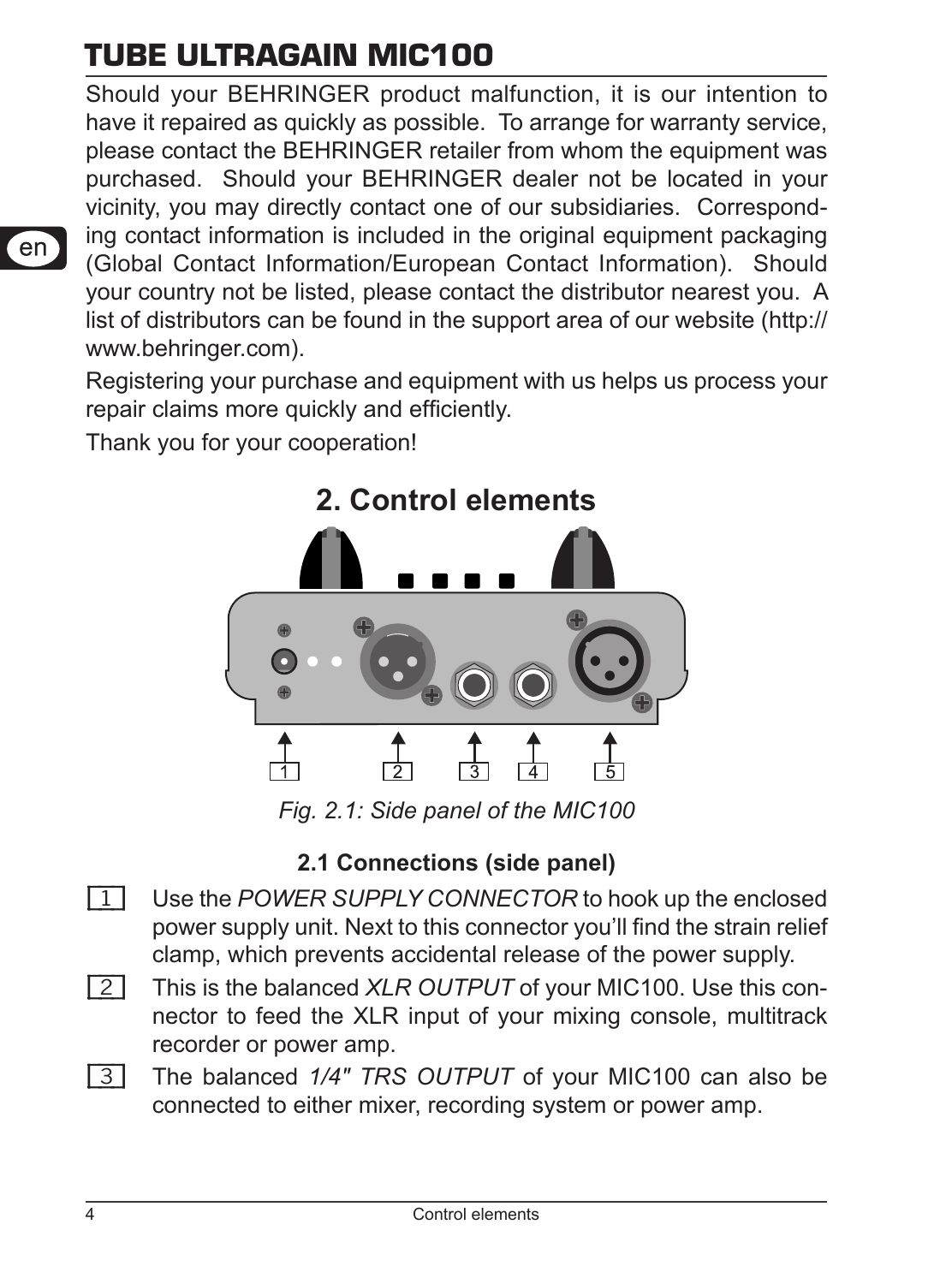- {4} The balanced *1/4" TRS INPUT* of your MIC100 can be used to connect your electric guitar, for example. This input is wired parallelly to the XLR input.
- {5} Use the balanced *XLR INPUT* to connect your microphone.
- **IS In contrast to its outputs, the MIC100's inputs should never be used simultaneously!**



#### **2.2 User interface**

*Fig. 2.2: User interface of the MIC100*

- {6} The *GAIN control* allows applying gain from +26 to +60 dB to the input signal. This control should be set fully counterclockwise when (dis)connecting a sound source to the MIC100. When all connections are made, slowly start raising gain.
- **[7]** We recommend using the *LED* meter to adjust gain. The LED chain displays the output signal level in dB. Please make sure that the clip LED never lights up permanently. It should light up only at peak signals, but never all the time.
- {8} If your MIC100 is connected to the mains via the enclosed power supply unit, the *POWER* LED lights up to indicate that your MIC100 is running.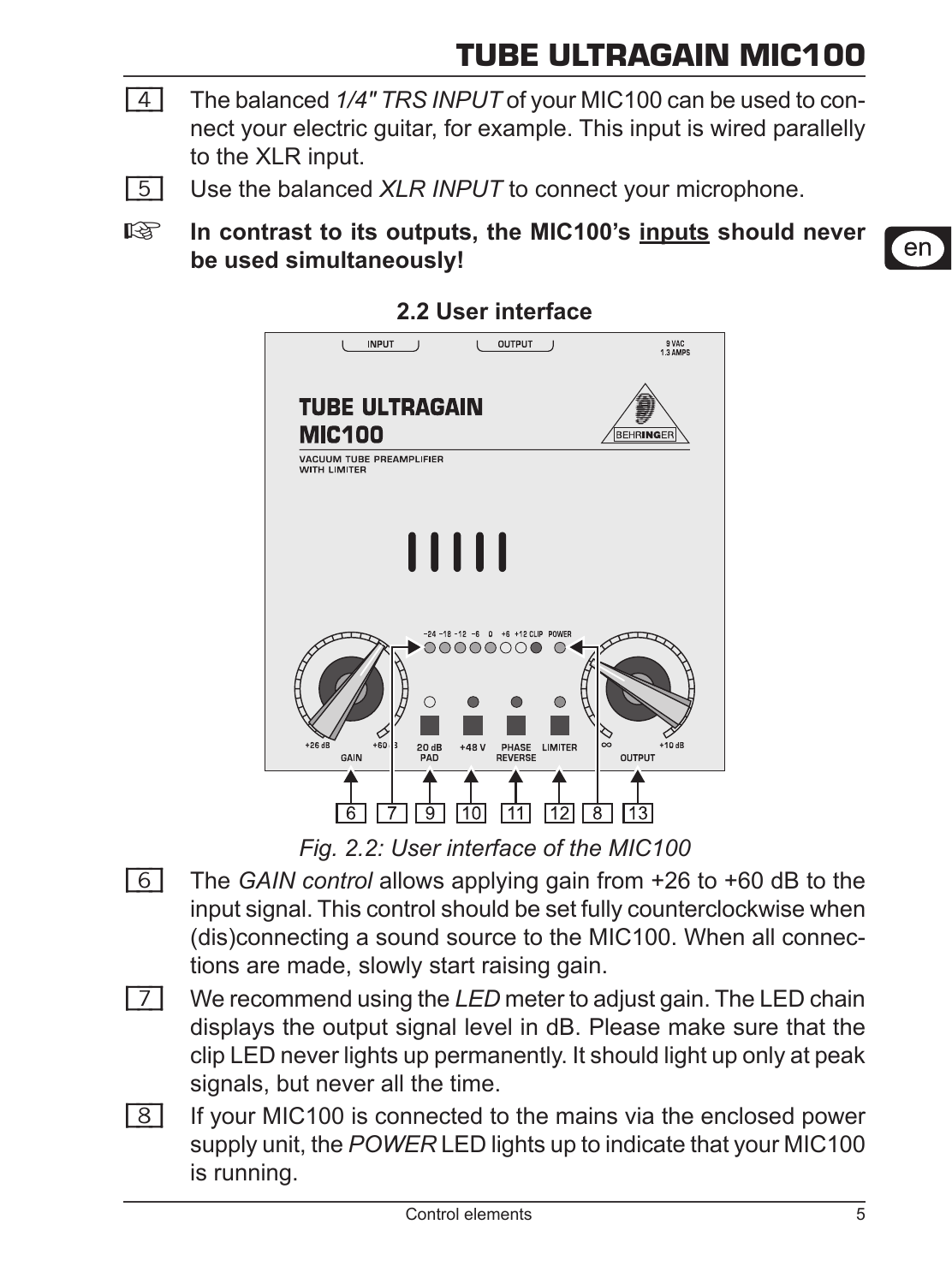- {9} The *20 dB PAD* button reduces the input sensitivity by 20 dB. The appropriate setting depends on the equipment connected. No matter what your application is, the clip LED warns you to reduce the gain setting, so as to avoid distortion.
- (10) This *+48 V* switch activates the phantom power supply for the XLR input. Phantom power supply is required for operating condenser microphones.
- (11) With the *PHASE REVERSE* switch, the input signal is reversed by 180°. This function is available for both mic and line signals. Use this function in a multi-microphone setup if you detect phase cancellations in specific frequency bands.
- (12) Use the *LIMITER* switch to limit the signal and to prevent distortion.
- (13) The *OUTPUT* control governs the output level of the device within a range from -oo to +10 dB. If the control is set fully counter-clockwise, there is no output signal at all. The more the control is set clockwise, the higher the output level.

The device's SERIAL NUMBER is found on the bottom side of the unit.

## **3. Wiring examples**

You'll be surprised how flexibly you can set up your MIC100. The following chapter describes some typical wiring examples.

## **3.1 Enhancing vocals and instruments in live applications**

Here, the MIC100 is wired before the mixer's channel input. Thus, the sound gains in warmth and transparency. Due to the integrated limiter, distortion is eliminated effectively.



*Fig. 3.1: Standard live application*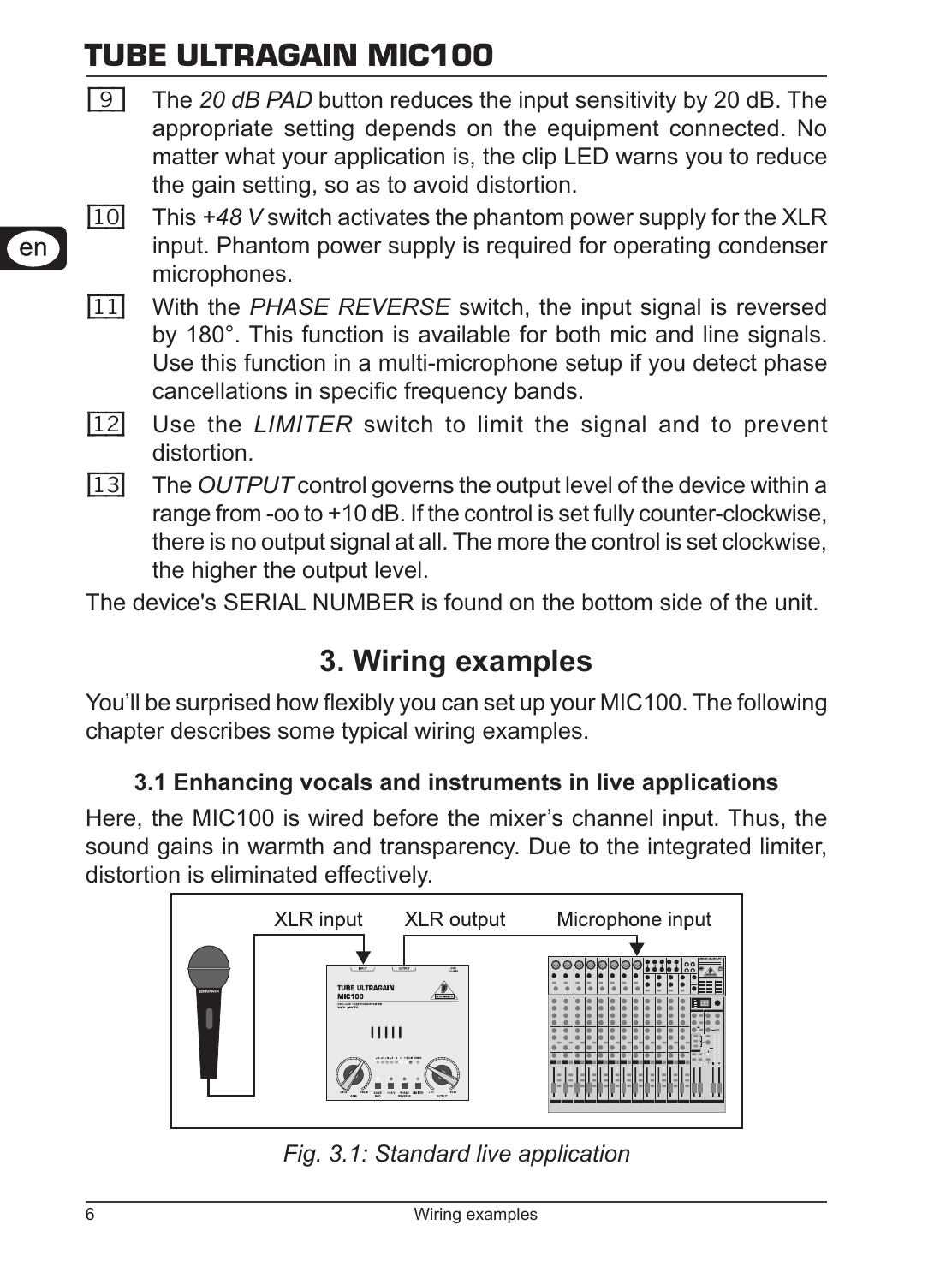### **3.2 "Direct to disk" application in studio or home recording environments**

If you are looking for a device that considerably enhances the sound of your digital workstation, this is where the MIC100 comes in. Many hard disk recorders lack a certain "liveliness". In addition, they are often equipped with "lousy" microphone preamps. Such problems can be solved perfectly with the MIC100.



*Fig. 3.2: Connection of the MIC100 and the soundcard of your PC*

## **3.3 The MIC100 as DI-box**

Your MIC100 is excellently suited for this application. For example, you can connect an unbalanced acoustic guitar signal to the MIC100 to prevent hum or interference noise. What you get is a balanced, noisefree signal.



*Fig. 3.3: The MIC100 as DI-box*

en.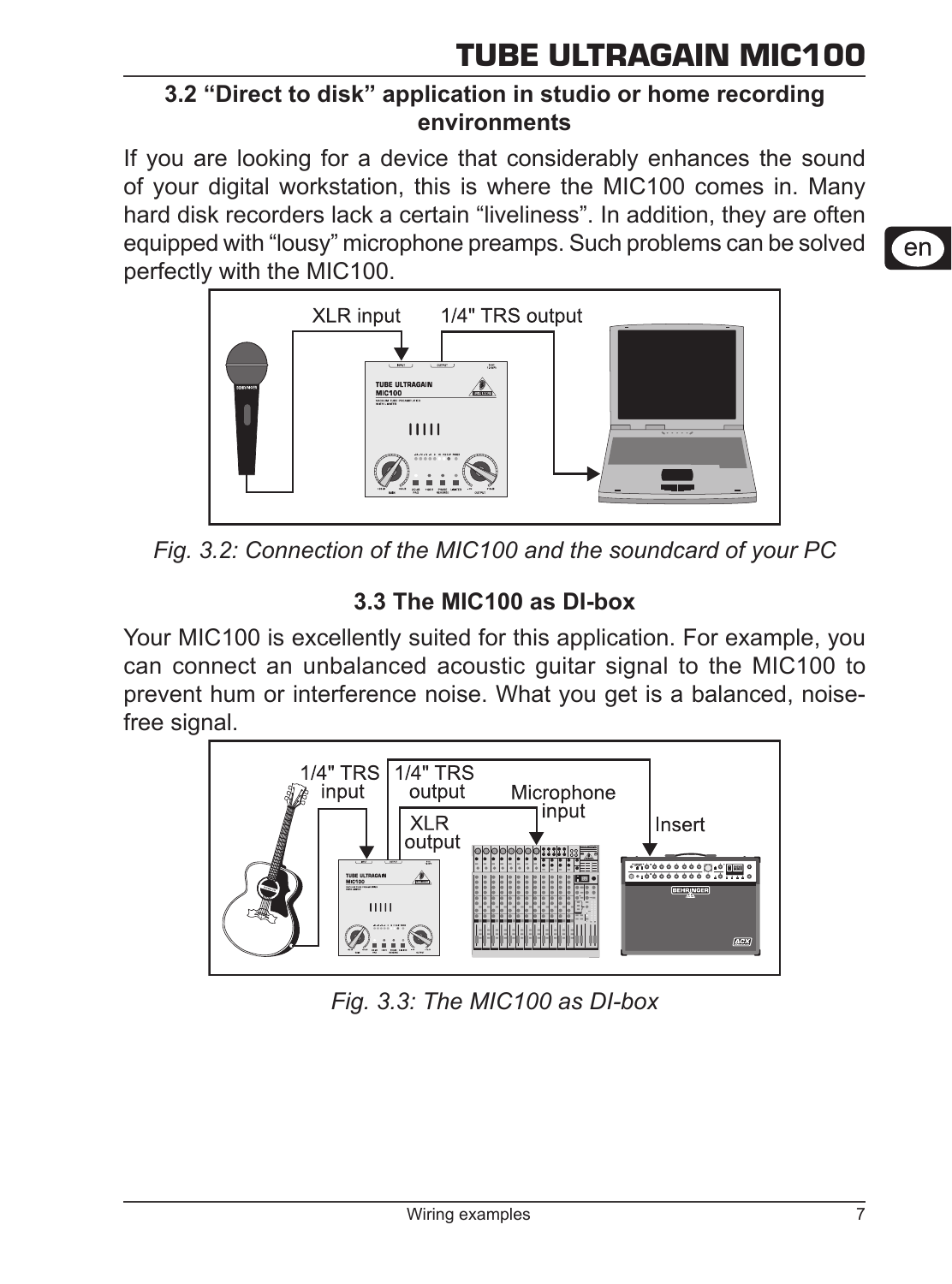## **4. Audio connectors**



*Fig. 4.1: XLR connectors*



*Fig. 4.2: ¼" TS connector*

en n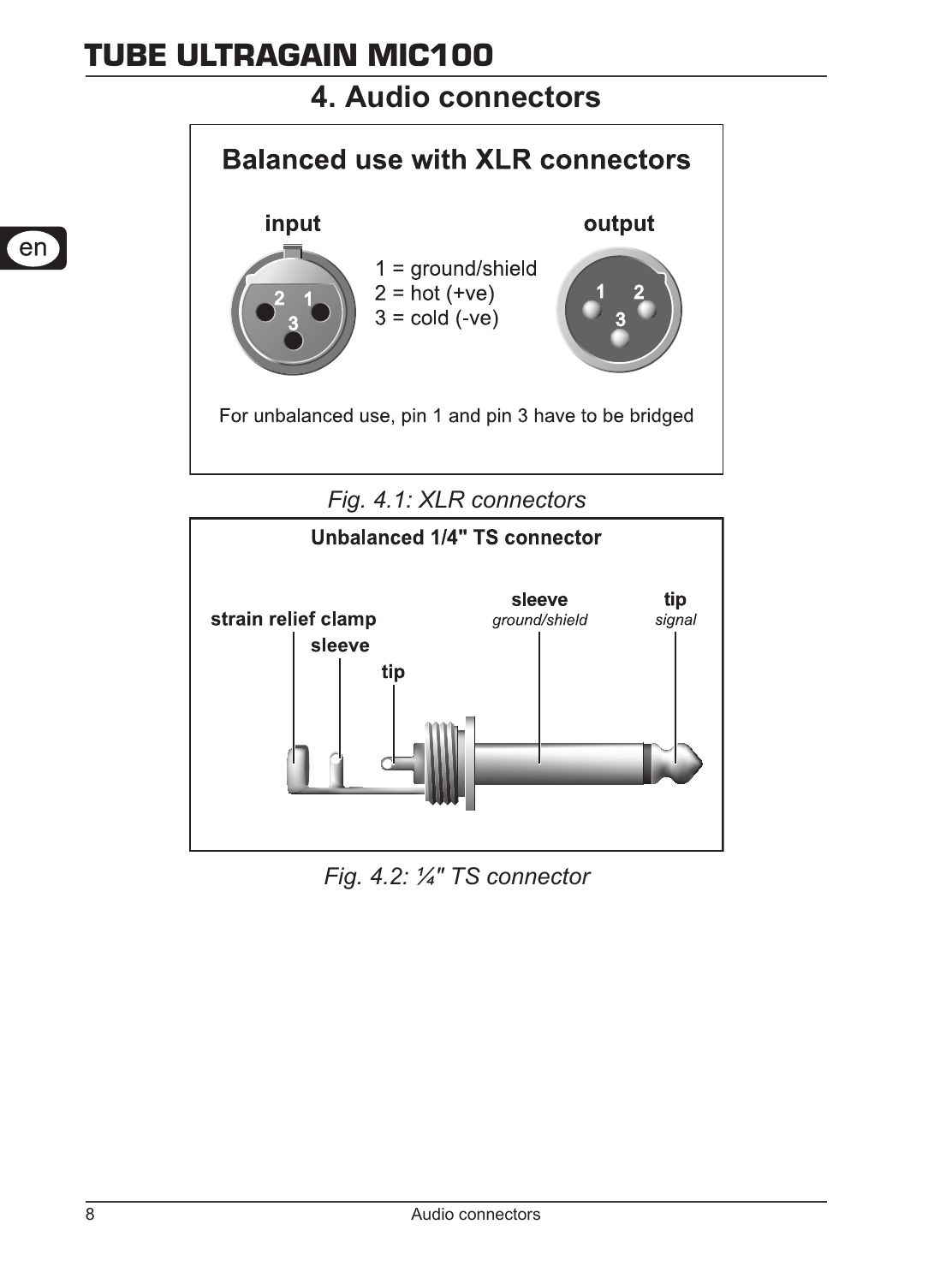

*Fig. 4.3: ¼" TRS connector*

## **5. Specifications**

#### **XLR input**

| Connector                 | balanced/unbalanced                                                |
|---------------------------|--------------------------------------------------------------------|
| Type                      | transformerless, DC-decoupled input                                |
| Impedance                 | approx. $2 k\Omega$                                                |
| Max. input level          | +7 dBu / -20 dB with pad                                           |
| 1/4" TRS INPUT            |                                                                    |
| Connector                 | balanced/unbalanced                                                |
| Type                      | transformerless, DC-decoupled input                                |
| Impedance                 | approx. $1 M\Omega$                                                |
| Max. input level          | $+16$ dBu / -20 dB with pad                                        |
| <b>AUDIO OUTPUTS</b>      |                                                                    |
| Connectors                | XLR connector $+$ $\frac{1}{4}$ " TRS jack balanced/<br>unhalanced |
| Type                      | transformerless, DC-decoupled output                               |
| Impedance                 | approx. 700 Ω balanced, approx. 350 Ω<br>unbalanced                |
| Max. output level         | approx. +26 dBu @ 100 kΩ                                           |
| <b>FREQUENCY RESPONSE</b> |                                                                    |
| Mic input                 | $<$ 10 Hz to 43 kHz ( $\pm$ 3 dB)                                  |
| Line input                | $<$ 10 Hz to 40 kHz ( $\pm$ 3 dB)                                  |
| <b>FUNCTION CONTROLS</b>  |                                                                    |
| GAIN                      | variable $(+26 dB)$ to $+60 dB)$                                   |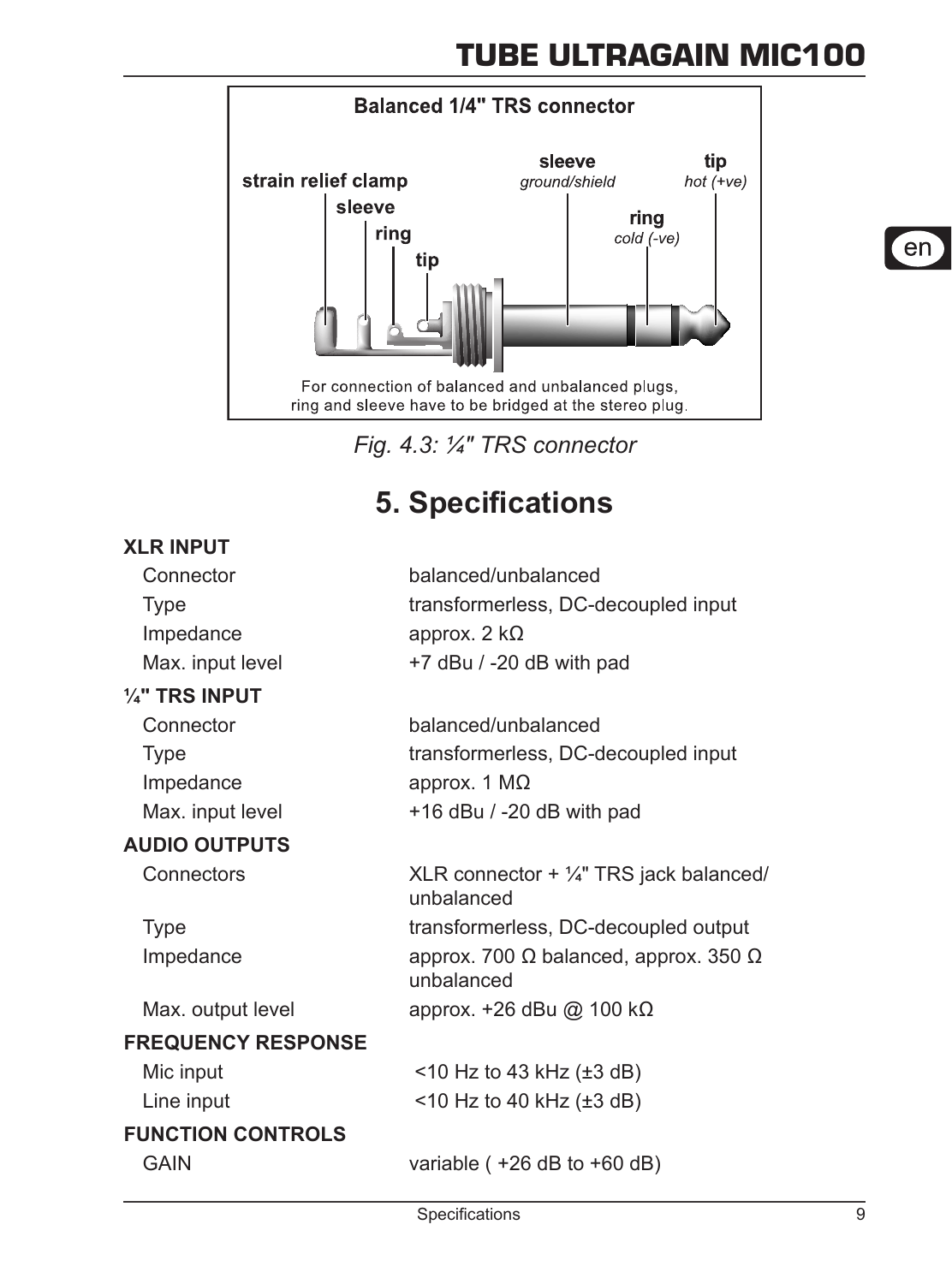| <b>OUTPUT</b>                 | variable ( $-\infty$ to $+10$ dB)                               |
|-------------------------------|-----------------------------------------------------------------|
| <b>FUNCTION SWITCHES</b>      |                                                                 |
| 20 dB PAD                     | level attenuation (20 dB)                                       |
| $+48V$                        | activates the phantom power                                     |
| PHASE REVERSE                 | Phase reverse (180°)                                            |
| <b>LIMITER</b>                | limits the output signal                                        |
| <b>INDICATORS</b>             |                                                                 |
| Input Level                   | 8-segment LED meter: -24, -18, -12, -6, 0, +6, +12,<br>Clip     |
| Power LED                     | indicates operation                                             |
| <b>POWER SUPPLY</b>           |                                                                 |
| Adapter                       | PSU                                                             |
| <b>Mains voltage</b>          |                                                                 |
| USA/Canada                    | 120 V~, 60 Hz                                                   |
| Europe/U.K./Australia         | 230 V~, 50 Hz                                                   |
| China                         | 220 V~, 50 Hz                                                   |
| Korea                         | 220 V~, 60 Hz                                                   |
| Japan                         | 100 V~, 50/60 Hz                                                |
| <b>PHYSICAL/WEIGHT</b>        |                                                                 |
| Dimensions (H x W x D)        | approx. 2.5" x 5.3" x 5.3" (approx. 64 mm x<br>135 mm x 135 mm) |
| Weight (without power supply) | 1.1 lbs $(0.5 \text{ kg})$                                      |

BEHRINGER is constantly striving to maintain the highest professional standards. As a result of these efforts, modifications may be made from time to time to existing products without prior notice. Specifications and appearance may differ from those listed or illustrated.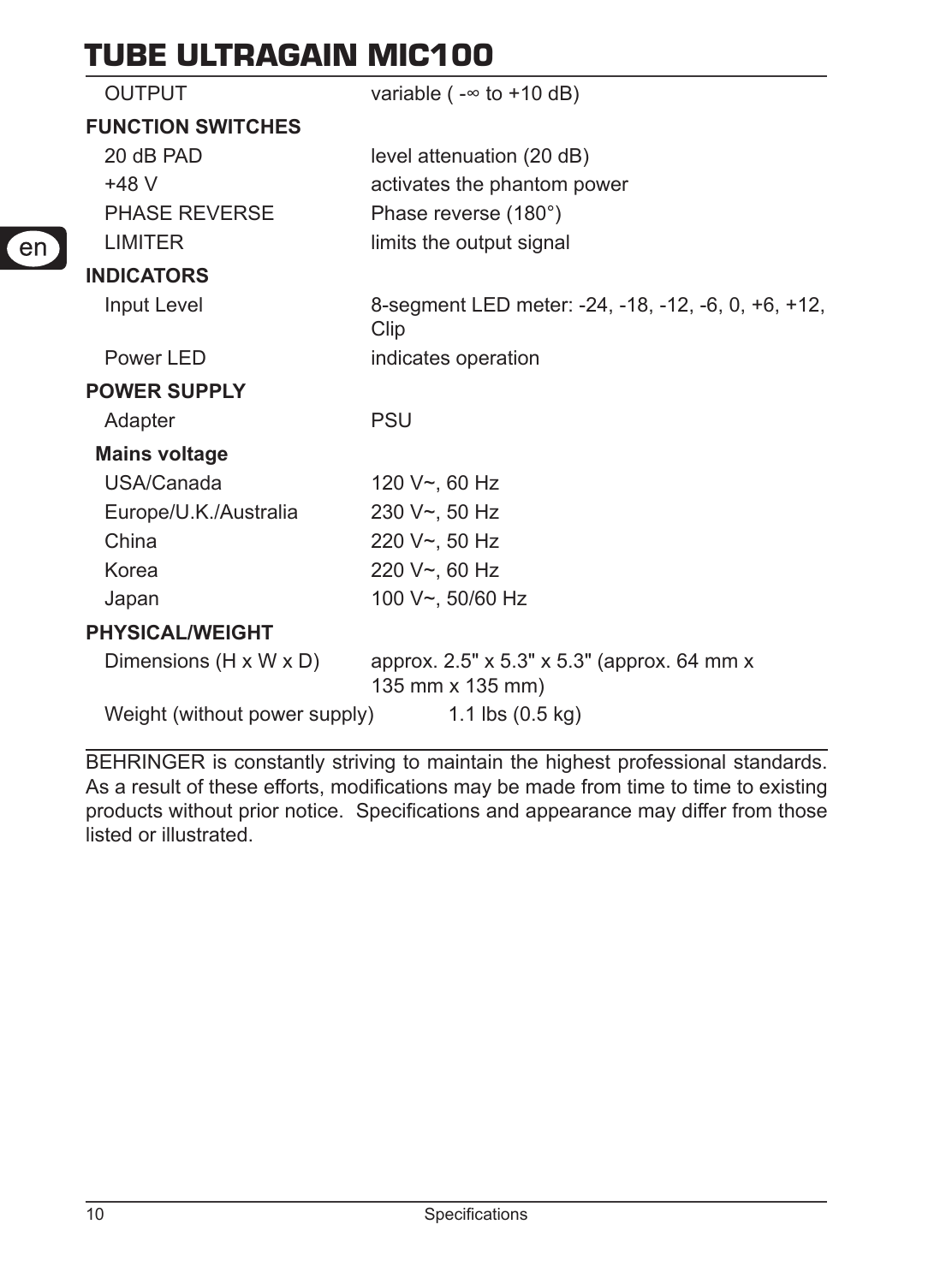## **6. Warranty**

#### **§ 1 Other warranty rights and national law**

1. This warranty does not exclude or limit the buyer's statutory rights provided by national law, in particular, any such rights against the seller that arise from a legally effective purchase contract. 2. The warranty regulations mentioned herein are applicable unless they constitute an infringement of national warranty law.

#### **§ 2 Online registration**

Please do remember to register your new BEHRINGER equipment right after your purchase by visiting http://www.behringer.com and kindly read the terms and conditions of our warranty carefully. Registering your purchase and equipment with us helps us process your repair claims quicker and more efficiently.

Thank you for your cooperation!

#### **§ 3 Warranty**

1. BEHRINGER (BEHRINGER International GmbH including all BEHRINGER subsidiaries, except BEHRINGER Japan) warrants the mechanical and electronic components of this product to be free of defects in material and workmanship for a period of one (1) year\* from the original date of purchase, in accordance with the warranty regulations described below. If the product shows any defects within the specified warranty period that are not excluded from this warranty as described under \$5. BEHRINGER shall, at its discretion, either replace the product by providing a new or reconditioned product or repair the product using suitable new or reconditioned parts. In the case that other parts are used which constitute an improvement, BEHRINGER may, at its discretion, charge the customer for the additional cost of these parts. In case BEHRINGER decides to replace the product, this warranty shall apply to the replacement product for the remaining initial warranty period, i.e one year\* from the date of purchase of the initial product.

2. If the warranty claim proves to be justified, the product will be returned to the user freight prepaid.

3. Warranty claims other than those indicated above are expressly excluded.

#### **§ 4 Return authorization number**

1. To obtain warranty service, the buyer (or his authorized dealer) must call BEHRINGER during normal business hours BEFORE returning the product. All inquiries must be accompanied by a description of the problem. The buyer or his authorized dealer will receive a return authorization number.

2. Subsequently, the product must be returned in its original shipping carton, together with the return authorization number. The return shipment address will be indicated by BEHRINGER.

3. Shipments without freight prepaid will not be accepted.

#### **§ 5 Warranty regulations**

1. Warranty services will be furnished only if the product is accompanied by a copy of the original retail dealer's invoice. Any product deemed eligible for repair or replacement under the terms of this warranty will be repaired or replaced.

2. If the product needs to be modified or adapted in order to comply with applicable technical or safety standards on a national or local level, in any country which is not the country for which the product was originally developed and manufactured, this modification/adaptation shall not be considered a defect in materials or workmanship. The warranty does not cover any such modification/adaptation, irrespective of whether it was carried out properly or not. Under the terms of this warranty, BEHRINGER shall not be held responsible for any cost resulting from such a modification/adaptation.

3. Free inspections and maintenance/repair work are expressly excluded from this warranty, in particular, if caused by improper handling of the product by the user. This also applies to defects caused by normal wear and tear, in particular, of faders, crossfaders, potentiometers, keys/buttons, tubes, guitar strings, illuminants and similar parts.